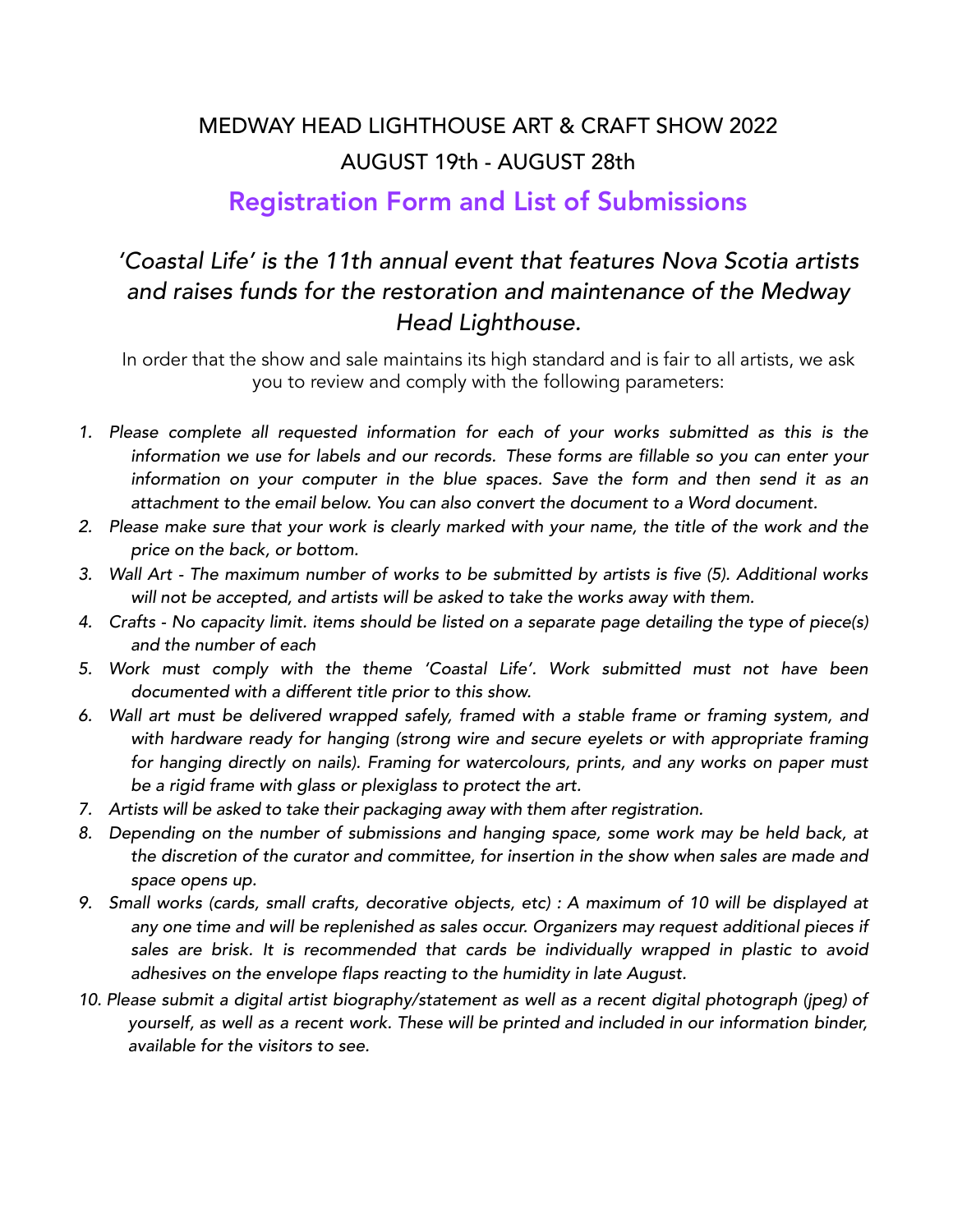## Art Delivery and Pick-up

**Delivery Dates** 

Works will be accepted at the Warehouse at these times only : Friday, August 12th 4:00 pm - 6:30 pm Saturday, August 13th 10:00 am - noon

> Date for Pick-up of Unsold Work Monday, August 29th 10:00 am - 2:00 pm

> > Return of Work After Show

Artist's signature :

Please return the registration form to :

[lighthouseartshow@gmail.com](mailto:lighthouseartshow@gmail.com)

by July 23rd 2022

For more information contact the email above.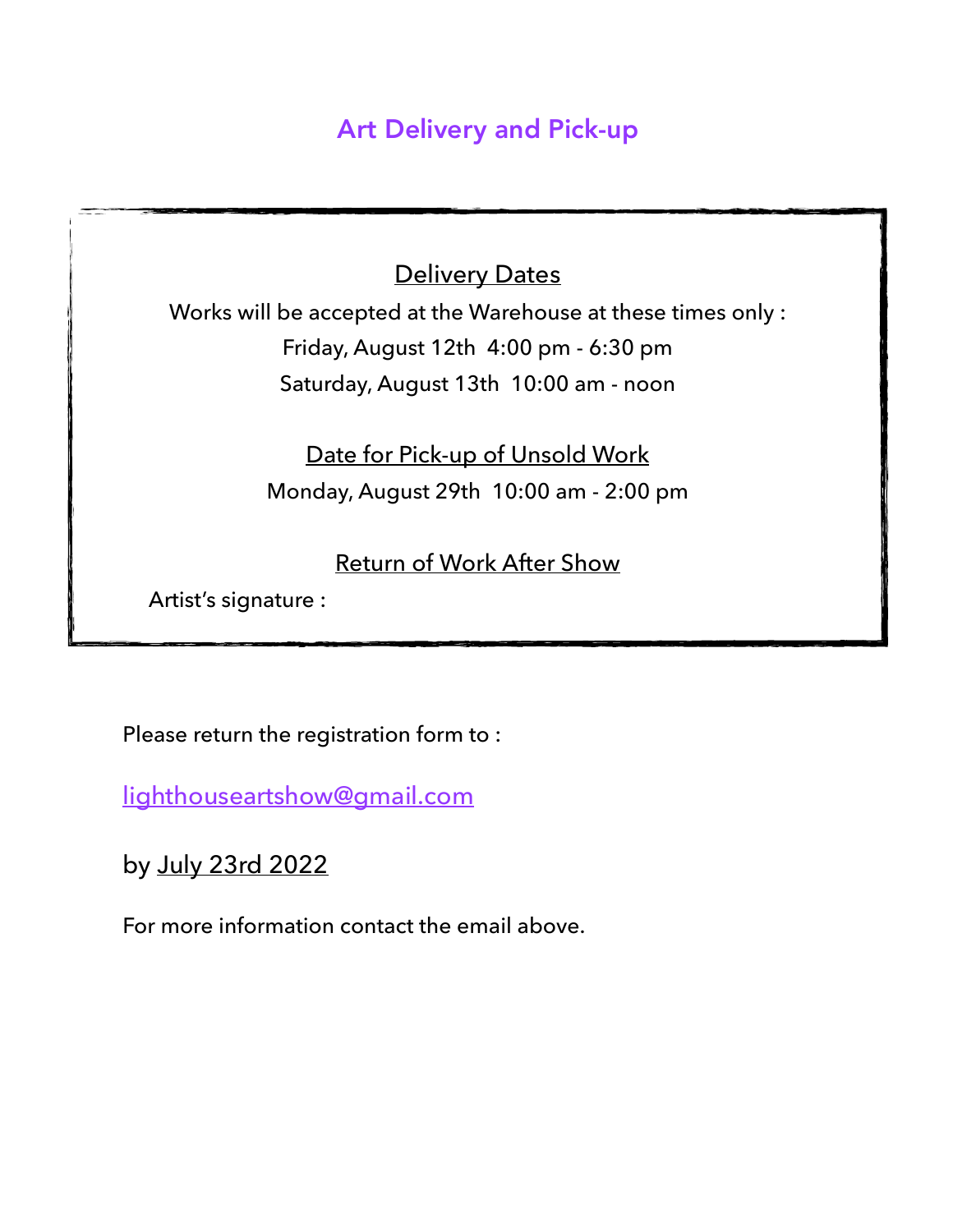## Artist's Contact Information & Agreement

| Phone : ____________________ |
|------------------------------|
|                              |
|                              |
|                              |
|                              |
|                              |

- I agree that I will receive 70% of the sale price of any work sold, and the Medway Head Lighthouse Society the remaining 30% (which includes transaction processing costs). Charitable donation tax receipts for the 30% can be issued to artists on request.
- I give my permission for the use of photographic images of my art work in future promotional material, advertising, websites and Facebook by the Medway Head Lighthouse Society.

The Medway Head Lighthouse Art and Craft Show is not responsible for loss or damage of my work while it is in their possession during the show or during the set up or removal of the show.

I have read and comply with the exhibition parameters as stated above.

| <b>ARTISTS SIGNATURE:</b> |  |  |
|---------------------------|--|--|
|---------------------------|--|--|

| Date: |  |
|-------|--|
|       |  |

FOR MHIS:

Date: